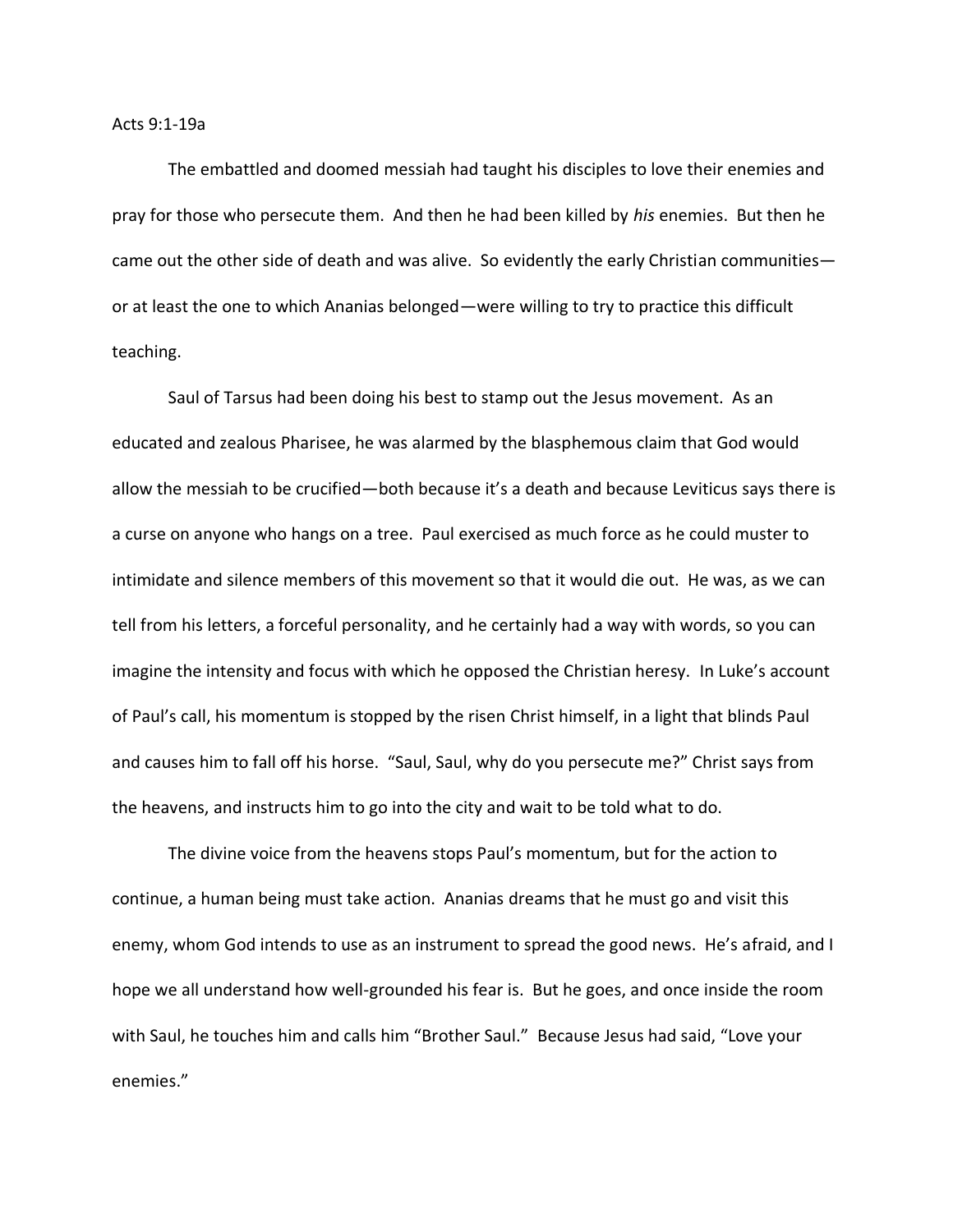We spend a lot of time analyzing Paul's theology, trying to pry it loose from centuries of using Martin Luther's filter of works versus grace, placing him in his own time and theological context. We take note of his enviable certainty, his lack of hesitation in calling out what he considers to be false teachings. We may also speculate about how he operated on the ground, opening up his leatherworking shop in a new city, chatting with customers, sounding out who might be interested in the unlikely story of a Jewish messiah come to interrupt human history. But none of this would have been possible without the courageous love of Ananias. What I take from this reading today is God's insistence on working through invitation and not coercion.

Saul had been trying to spread correct belief through intimidation and violence, and it kind of worked . . . but in Ananias' vision, the Lord told him that now *Saul* will find himself suffering, and for the sake of the gospel. Others will use violence on him, and he'll withstand it or (ultimately) succumb to it willingly because of how much the gospel means to him. So I had to think about love of enemy again, why it bobs up over and over, and what is so powerful about love of enemy that we continue to try to practice it in this painful world that is so in need of a forceful and coercive intervention!

The Trappist monk and author Thomas Merton came to the conviction that Christianity is not about the love of ideals and principles, as he had once believed, but about love of people. He insisted that love must grow to include even those who are radically different from us, who threaten us. He wrote, "We should not be too sure of having found Christ until we have found him in that part of humanity that is most remote from our own."

Lofty words, you may say, but isn't that how monks and mystics talk? But Merton was also deeply engaged in the world. Writing to his friend Jim Forest as the Vietnam War raged,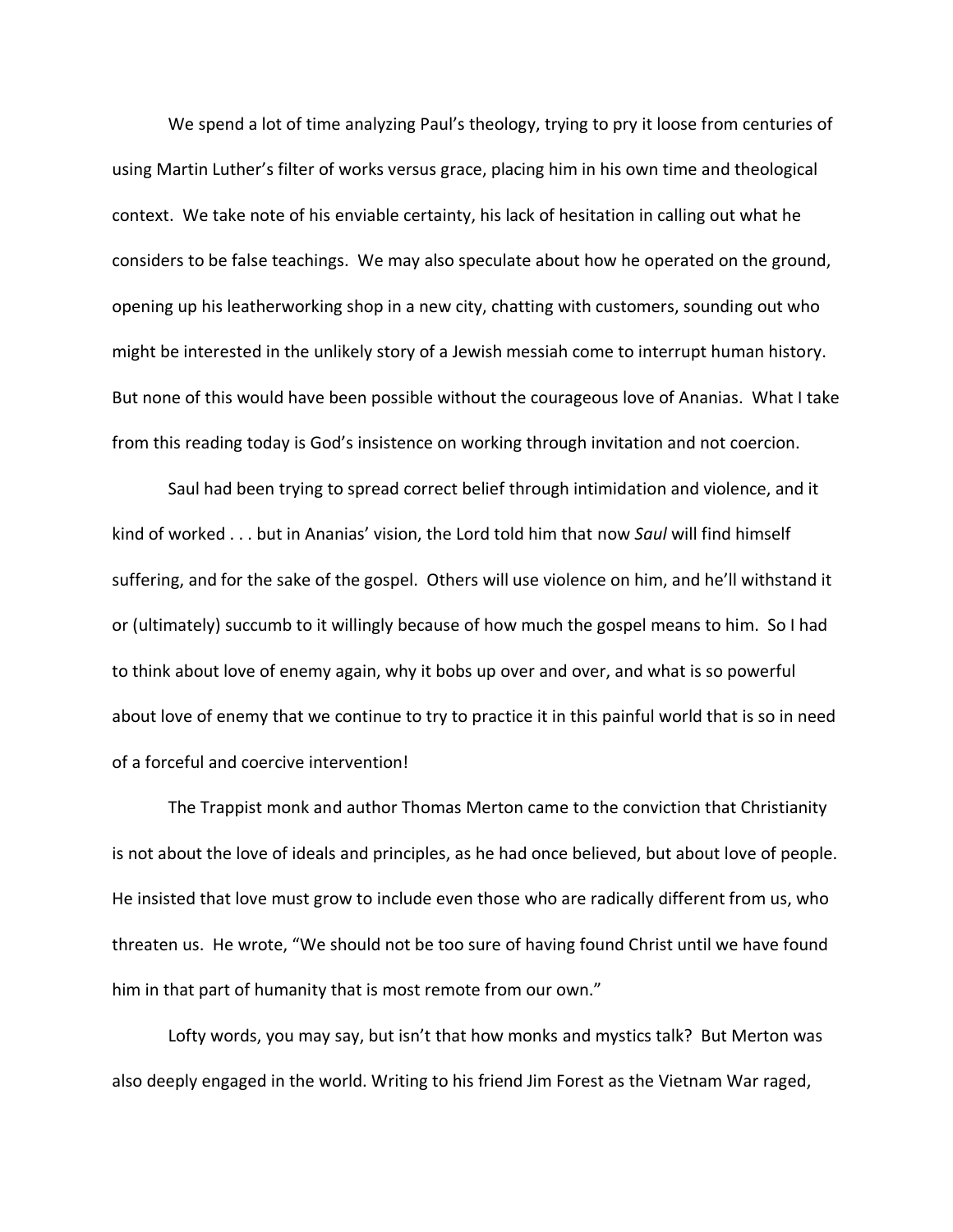Merton said that one must not depend on the hope of results, because you might not see them. Instead, he said, you narrow your focus to the rightness of the work itself, and then from there, narrow even further until you struggle less for an idea and more for specific people. In the end, he wrote, "it is the reality of personal relationships that saves everything."<sup>i</sup>

Merton said that the real hope is not that we achieve what we intend, but that God will

make something good out of it that we can't see. Our part is to be embodied, like we are, and

look for God in the embodied world—because Incarnation means God is present here.

So let me tell you about a miracle of transformation, transformation from enmity to

love. In his autobiography, the Russian poet Yevgeny Yevtushenko wrote of being taken in 1944

by his mother to see 20,000 German war prisoners marching through the streets of Moscow.

The pavements swarmed with onlookers, cordoned off by soldiers and police. The crowd was mostly women—Russian women with hands roughened by hard work, lips untouched by lipstick, and with thin hunched shoulders which had borne half the burden of the war. Every one of them must have had a father or a husband, a brother or a son killed by the Germans. They gazed with hatred in the direction from which the column was to appear.

At last we saw it. The generals marched at the head, massive chins stuck out, lips folded disdainfully, their whole demeanour meant to show superiority over their plebeian victors.

"They smell of perfume, the bastards," someone in the crowd said with hatred. The women were clenching their fists. The soldiers and policemen had all they could do to hold them back.

All at once something happened to them. They saw German soldiers, thin, unshaven, wearing dirty, blood stained bandages, hobbling on crutches or leaning on the shoulders of their comrades; the soldiers walked with their heads down. The street became dead silent—the only sound was the shuffling of boots and the thumping of crutches. Then I saw an elderly woman in broken-down boots push herself forward and touch a policeman's shoulder, saying, "Let me through." There must have been something about her that made him step aside. She went up to the column, took from inside her coat something wrapped in a coloured handkerchief and unfolded it. It was a crust of black bread. She pushed it awkwardly into the pocket of a soldier, so exhausted that he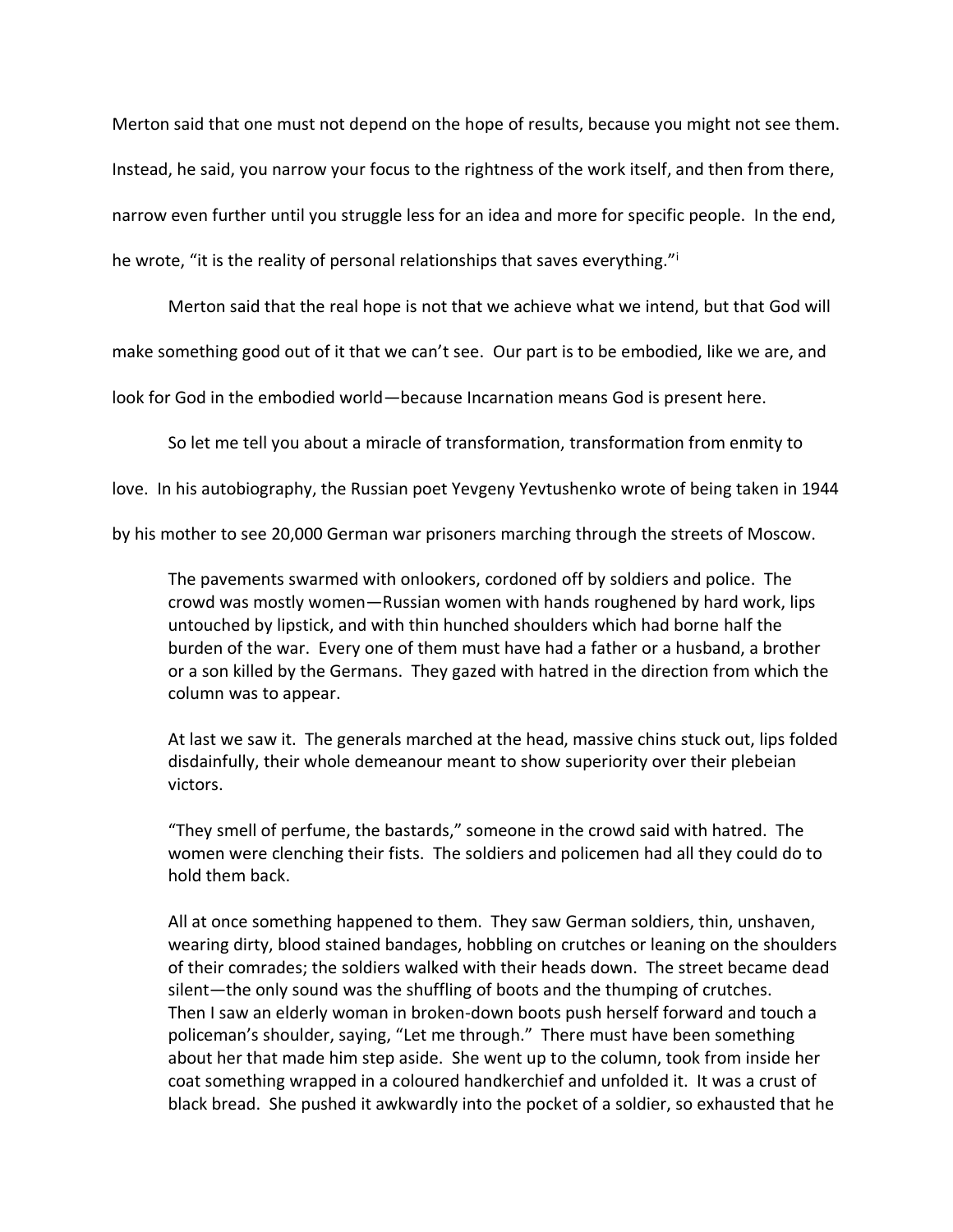was tottering on his feet. And now from every side women were running toward the soldiers, pushing into their hands bread, cigarettes, whatever they had. The soldiers were no longer enemies. They were people.

What I find inspiring in that story is not the illusion that friendliness will always be met with success, but that it even happened at all, and that the crowd were able to shift from their well-earned loathing to kindness. But there is never a guarantee that love will be met with love; there is always the real possibility that one may stick one's head out and get it cut off. That's what's so powerful about Ananias' gesture to Paul.

Jim Forest quotes a retired British officer who asked derisively, "What would you have had us do, drop Bibles on Germany?" and today I think about Ukraine's desperate pleas for more weapons against Russia and I want them to have a ton of effective weapons. But that's not actually a decision that we have to make before we look for ways to love our enemies; it's at the level of an important intellectual discussion but not a personal orientation. It's easier to argue about weapons for Ukraine than it is to examine my own enmity. But it's also less fruitful.

I'm very intrigued by Thomas Merton's assertion that it's the reality of personal relationships that saves everything. We are, in fact, embodied; we live under the law of gravity, and concrete things matter. I'm going to bet that Ananias was able to care enough about reaching out to his enemy because he belonged to a church that practiced caring about others in embodied ways. He had some muscle memory. So because of a few unnamed church members of Ananias, this obscure man was able to approach his enemy with authentic care, to call him "brother," and to lay peaceful hands on him. And like water turned into wine, the zealot crusader against the Jesus movement became its propagator and theologian, forceful